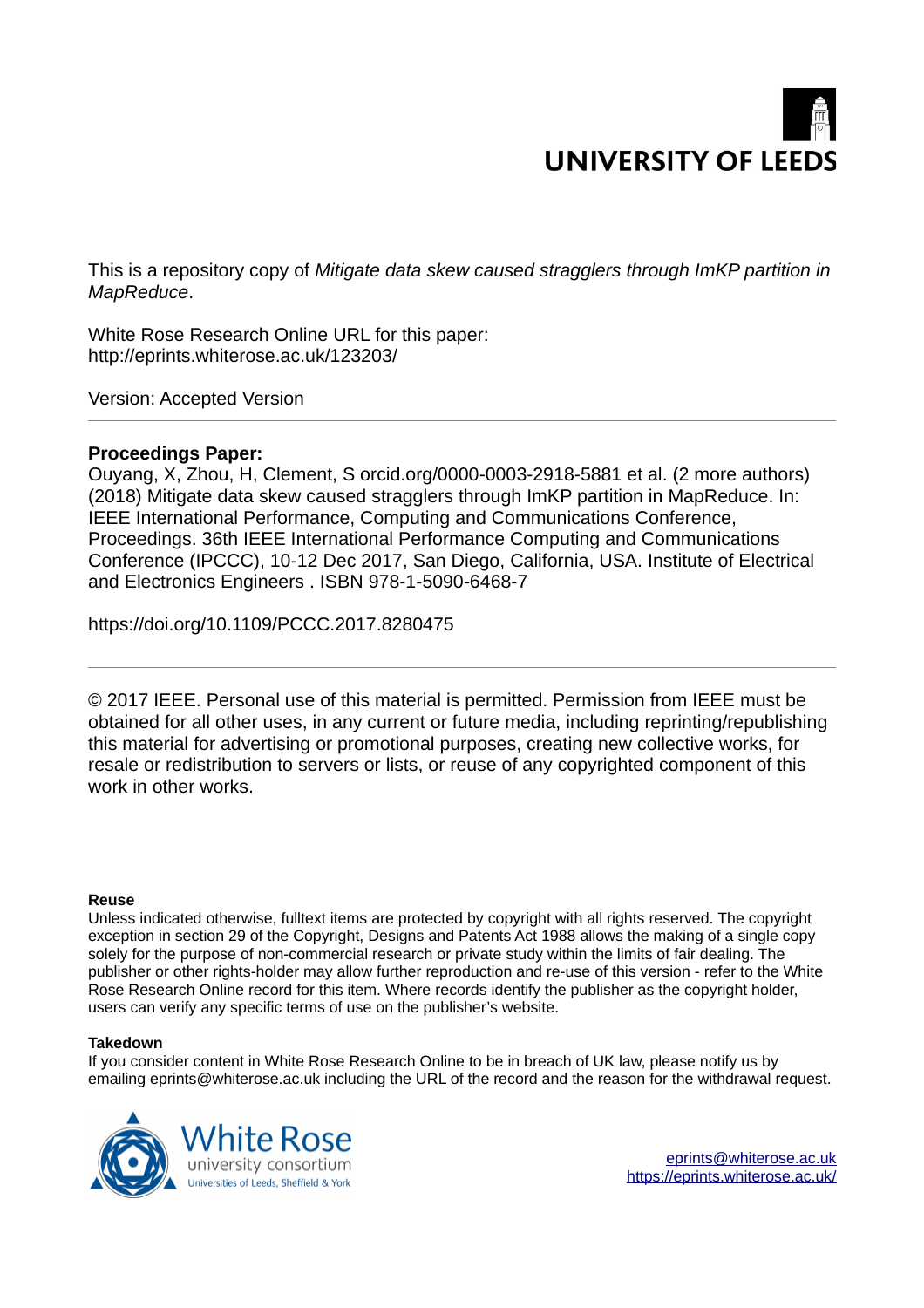# Mitigate Data Skew Caused Stragglers through ImKP Partition in MapReduce

Xue Ouyang∗†, Huan Zhou† , Stephen Clement<sup>∗</sup> , Paul Townend<sup>∗</sup> and Jie Xu<sup>∗</sup>

<sup>∗</sup>School of Computing, University of Leeds, UK

Email: {scxo, P.M.Townend, S.J.Clement, J.Xu}@leeds.ac.uk

†Department of Computer Science and Technology, National University of Defense Technology, China

Email: huanzhou@nudt.edu.cn

*Abstract*—Speculative execution is the mechanism adopted by current MapReduce framework when dealing with the straggler problem, and it functions through creating redundant copies for identified stragglers. The result of the quicker task will be adopted to improve the overall job execution performance. Although proved to be effective for contention caused stragglers, speculative execution can easily meet its bottleneck when mitigating data skew caused stragglers due to its replication nature: the identical unbalanced input data will lead to a slow speculative task. The Map inputs are typically even in size according to the HDFS block configuration, therefore the skew caused stragglers happen mainly in the Reduce phase because of the unknown intermediate key distribution. In this paper, we focus on mitigating data skew caused Reduce stragglers, propose ImKP, an Intermediate Key Pre-processing framework that enables the even distributed partition for Reduce inputs. A group based ranking technique has been developed that dramatically decreases the pre-processing time, and ImKP manages to eliminate this timing overhead through parallelizing the pre-processing with the file uploading procedure (from local file system to HDFS). For jobs that take input directly from HDFS, ImKP minimizes the overhead by storing the  $\langle GroupedKey,Reducer$   $>$  mapping result on every node within the cluster for reuse. Experiments are conducted on different datasets with various workloads. Results show that, compared to the popular hash partition, ImKP can dramatically decrease Reduce skew, achieving a 99.8% reduction in the coefficient of variation of the input sizes in average, and improve up to 29.37% job response performance.

*Keywords*—Stragglers, MapReduce, Skew-handling, Partition.

#### I. INTRODUCTION

The MapReduce framework proposed in 2008 [1] has now become the de facto platform to support large-scale parallel processing and data analytics in production systems. Under this framework, the computation of a job is divided into several sub-tasks running on distributed machine nodes. Map phase is prior to the Reduce phase, and within each phase, sub-tasks are executing in a parallelized manner. There are many challenges in efficient MapReduce job execution, and the straggler problem is one of them [2]. In this paper, stragglers refer to the tasks that are suffering from unexpected slow execution and exhibit obvious longer duration compared to other parallelized tasks within the same phase of the MapReduce job.

The dominant method to mitigate stragglers is speculative execution [1], which functions via redundant methodology in a "detection-reaction" manner. Once a straggler is identified, a replication task will be generated to compete with the straggler, and it is expected that the speculative copy will complete prior to the straggler to save the overall job execution time. In addition, in order to avoid the identification delay, some methods push the speculative execution to extreme and functions in a pure cloning based manner [3], in which each sub-tasks will have two running copies co-exist within the system and only the quickest result will be adopted.

These existing redundant based mechanisms achieved some level of success. For example, the speculative execution is officially adopted by Hadoop and is deployed in production systems including Google, Facebook, Yahoo!, etc. [4]. However, the efficiency of such methods is still far from perfect: observations reported in [5] based on Yahoo! data reveal that as many as 90% speculations are actually useless - finish after the original stragglers and end up being killed by the system. Wasted replications make no contributions to improve job execution and can deteriorate system availability. The reason behind such low speculation efficiency varies. For example, some may due to the late identification of stragglers that leaves limited time for the duplication to catch up. Another source of unreasonable speculation is created when dealing with skew caused stragglers. Due to the fact that the replication has to process identical input with the straggler, the speculative copy will still suffer from long execution. And unlike the late detection which can be improved by advanced speculation, the skew caused straggler is the unavoidable bottleneck that requires additional solutions.

Many real world applications exhibit large amounts of data skew [6], and there is much literature that focuses on handling skews in MapReduce framework. For Map, the parallelization process is usually automatic, dependent on the input size and HDFS [7] block size, therefore Map skews can be addressed by further splitting the expensive map tasks or adjusting the HDFS data chunk size. In contrast, skews in the Reduce phase is much more challenging: for an arbitrary application, the distribution of the intermediate data cannot be determined ahead of time. In this paper, we analyze the skew behaviors with various data sets under MapReduce and illustrate their influence toward efficient job execution.

In order to mitigate the Reduce skews, we propose ImKP, the Intermediate Key Pre-processing framework that enables the even distribution of Reduce inputs. By inserting a pre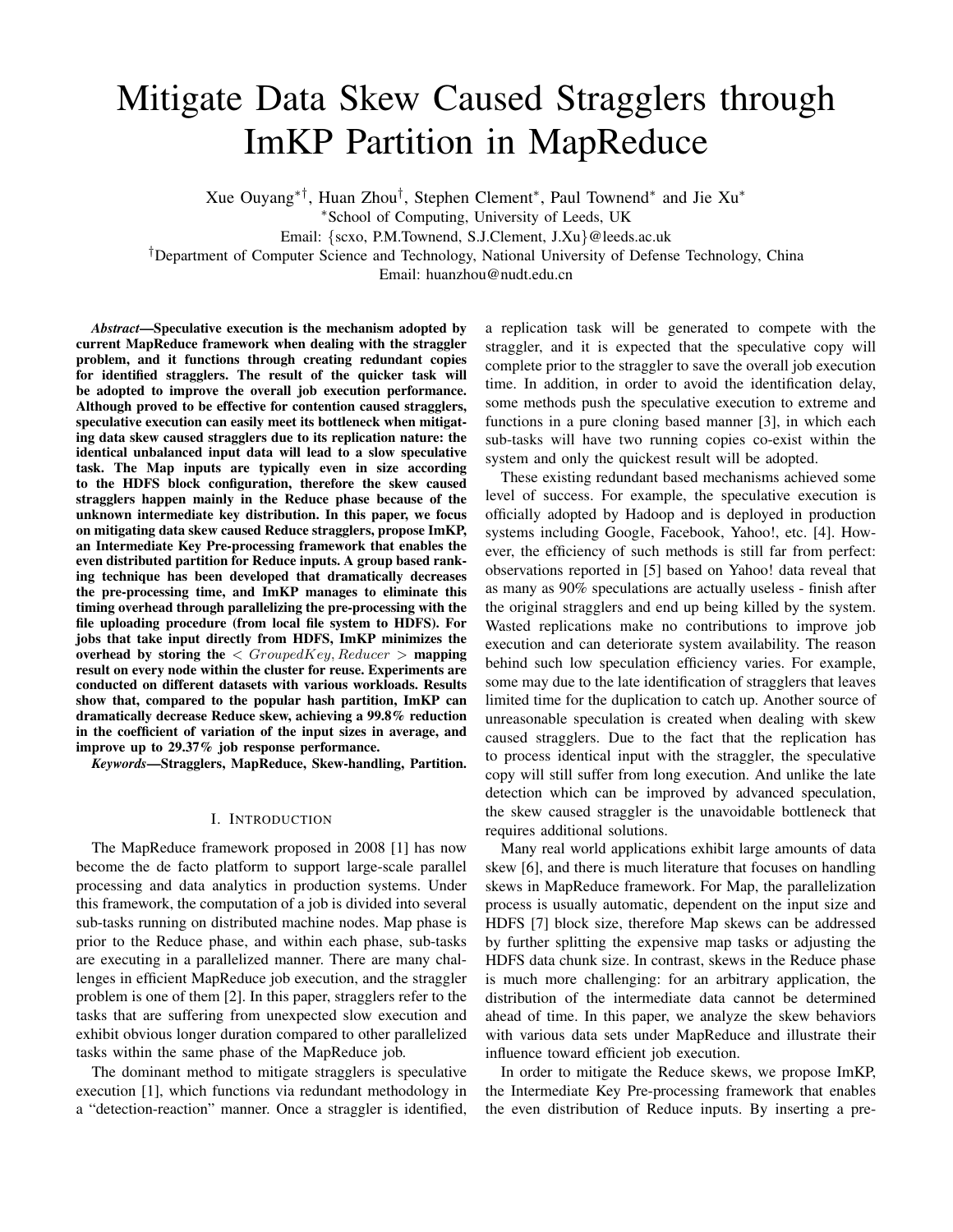processing layer prior to the original Map phase, the mapping decision of  $\langle$  intermediateKey, Reducer  $>$  can be directly used by the corresponding ImKP even partitioner. In addition, a group based ranking technique is adopted by ImKP that dramatically cuts back the pre-processing calculation timing overhead, and storing the file of  $\langle$  GroupedKey, Reducer  $\rangle$ instead of  $\langle$  intermediateKey, Reducer  $>$  saves the space as well as the accessing latency. Another optimization of parallelizing the pre-processing with the file uploading phase is implemented to eliminate the overhead for workloads that take inputs from local file system rather than HDFS. Results show that ImKP is capable of decreasing the skewness of Reducer inputs by 99.8% in average (through the measurement of coefficient of variation), and achieved an improvement of up to 29.37% in job response time.

The rest of the paper is structured as follows: Section 2 presents the related work; Section 3 discusses the problem description; Section 4 illustrates the ImKP design to cope with the reduce skew; Section 5 discusses the experiments setup and results; Section 6 introduces conclusions and future work.

#### II. RELATED WORK

The MapReduce job performance degradation due to the straggler problem is widely discussed in recent years with speculative execution [1] to be the dominant straggler mitigation method deployed in production systems. It monitors the progress of each parallel task and launches redundant task replicas for identified stragglers with the assumption that the speculation will surpass the original task. There exist numerous techniques which extend speculative execution in terms of specified cases such as LATE [8] for heterogeneous nodes environments. It adopts the metrics of the Longest Approximate Time to End instead of the traditional progress score for MapReduce jobs to enhance the straggler detection precision. Dolly [3] is designed for small jobs with less than 10 parallel tasks, adopting full cloning instead of creating speculations only for identified stragglers.

While these speculation based works are shown to be effective in mitigating stragglers caused by reasons such as resource contention or hardware heterogeneity, they encounter unavoidable bottleneck when dealing with data skew caused stragglers: due to the duplication nature, the replica task processes identical input file with the skew straggler will still suffer from the uneven input distribution. It is shown that a lot of stragglers in MapReduce framework are caused by the curse of skew: the Zipf distribution of the input or intermediate data [6]. In order to alleviate this bottleneck, MCP [9] improves speculation by deliberately avoid creating task copies for skew caused stragglers, however, this avoidance base method did not mitigate the skew at all.

For Reduce skew handling approaches, Co-worker [10] functions in a way that as long as a straggler is identified, the reserved co-worker task will help process the remaining data. Its effectiveness is dependent on the choice of the reserved coworker number, and will introduce resource overhead when there is no skew. SkewTune [11] is another popular skew

mitigation method that works through re-partition. As long as there is a free slot within the system, the task with the greatest remaining time will be re-partitioned. However, the Reduce outputs of both these two methods have to be reconstructed due to the fact that the MapReduce requires all tuples sharing the same key to be dispatched to the same Reducer, and this reconstruction introduces additional complexity.

There are some methods rely on node performance when dealing with Reduce skews. For example, the work detailed in [12] splits the cluster into two groups depending on machine processing capacity. The intermediate data number per Reducer is counted. As long as the number for a certain Reducer surpasses a threshold, this Reducer will be assigned to quick nodes for execution. However, the threshold to decide the skew level differs with different workloads, and the coarse grain node classification is limited for efficient skew mitigation.

The most popular methodology for Reduce skew mitigation focuses on optimized partition approaches to distribute the intermediate keys to Reducers. Hash and range are two of the most common partition methods. Hash partition is relatively straight forward, only requires the Reducer number to generate the  $\langle$  intermediateKey, Reducer  $>$  mapping decision through hash calculation, while range partition requires the developer to know the data distribution, therefore sometimes needs sampling. LIBRA [13] is the representative work of this type. It launches selected sample Map tasks first to estimate the intermediate data distribution for partition decision making. However, the efficiency of this method is largely dependent on the estimation accuracy, which varies with different sampling strategies, sample portion selections, etc.

#### III. BACKGROUND AND PROBLEM DESCRIPTION

Before presenting our algorithm, it is necessary to introduce the background of the MapReduce framework, detailing the types of skews and analyzing why skew handling is important as a complementary part for straggler mitigation schemes. The notions used in the paper are defined as follows: the cluster is consisting of M machine nodes with MapReduce jobs  $J$  running on it. Each job  $J$  has  $N$  subtasks running in parallel, where  $T_j^{Mi}$  and  $T_j^{Ri}$  represents the  $i_{th}$  Map and Reduce task belonging to  $J$  respectively. It is assumed that subtasks in the same phase from the same job exhibiting nonstraggler behavior have similar response time. The duration of  $T_j^{Mi}$  and  $T_j^{Ri}$  are defined as the time between scheduling and completion, represented as  $D_j^{Mi}$  and  $D_j^{Ri}$ , respectively.

#### *A. The MapReduce Framework*

MapReduce is the de facto model for applications that process vast amounts of data in parallel on large clusters of commodity hardware in a reliable, fault-tolerant manner [1], responsible for scheduling, monitoring tasks and re-executing the failed ones automatically. YARN is the second version of Hadoop [14] - the most popular open source version of MapReduce, which consists of a master ResourceManager, a NodeManager per node, and an AppMaster per application [15]. MapReduce jobs  $J$  usually split inputs into inde-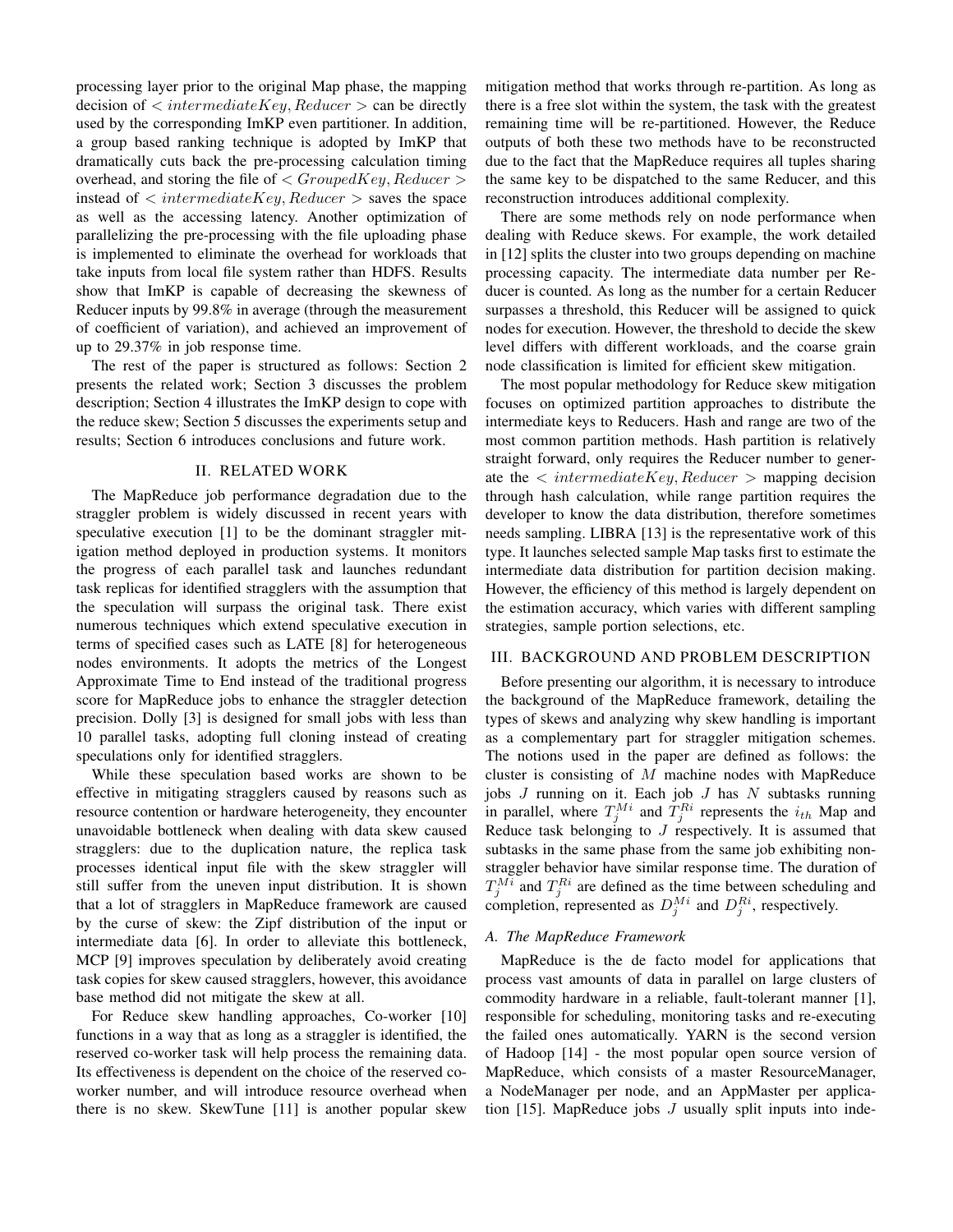

Fig. 1. The word distribution of (a) the Shakespeare collection, (b) the English wiki dataset, and the edge number distribution of (c) the Google web dataset, (d) the Facebook social circles dataset

pendent chunks stored on HDFS, which are then processed by  $T_j^{Mi}$ s in a parallel fashion.  $T_j^{Ri}$ s take the Map outputs as inputs to generate the final result.

The overall flow of a typical MapReduce job  $J$  is as follows:  $(\text{input}) \leq K_1, V_1 \geq \rightarrow \text{Map} \rightarrow [\leq K_1, V_1 \geq] \rightarrow \text{combine}$  $\rightarrow$  <  $K_1$ ,  $[V_1] \rightarrow$  partition  $\rightarrow$  <  $K_1$ ,  $[V_1]$ ,  $R \rightarrow$  shuffle  $\rightarrow$  <  $K_2$ ,  $[V_2] \rightarrow \rightarrow$  Reduce  $\rightarrow$   $\begin{bmatrix} < K_2, V_2 > \end{bmatrix}$  (output). The  $T_j^{Mi}$ s transfer the input file into key value pairs with the customized keys defined by the application developer. For example, in a WordCount job which counts the frequency of each word in a document, the keys are defined as independent words, with the value of "1" indicating one appearance of the key. The *combine* phase is an optional optimization which combines the value of the same keys within each  $T_j^{Mi}$  to reduce the network traffic for later shuffle phase. In the previous WordCount example, the *combine* process will generate one record of  $\langle word, 5 \rangle$  out of  $5 \langle word, 1 \rangle$  pairs. The *partition* phase is responsible for marking the keys with Reducers, which determines the Reduce input distribution. The  $K_1, V_1$  > pairs in the aforementioned flow is marked with suffix 1 to indicate that the corresponding operations are belonging to the Map phase in the framework. The operations in Reduce phase are marked with suffix 2 in the flow. The suffix number is only used to differentiate the MapReduce phases, doesn't mean  $K_1$  and  $K_2$  are different keys.

For the Reduce phase, there are primary three parts: the *shuffle* operation where the  $T_j^{R_i}$  copies the output marked with its own ID from each  $T_j^{Mi}$  using HTTP across the network; the *sort* operation merges and sorts the intermediate keys for  $T_j^{Ri}$  since different  $T_j^{Mi}$ s may have output the same key; and the *Reduce* phase where the Reduce function is called for each  $K_2$ ,  $[V_2] >$  in the sorted inputs. The *shuffle* and *sort* operations often occur simultaneously, i.e. while the Map outputs are being fetched, they are merged and sort.

#### *B. Types of Skews in MapReduce Framework*

The skews in MapReduce stem from different reasons. For Map, the most common skew is caused by uneven input file size [16]. For example, if a 150MB size input is processed by the application running on a Hadoop cluster with 128MB HDFS block size, the input will be divided into two sub files with 128MB and 22MB in size. The Map skews can be addressed by splitting the expensive file or adjusting the HDFS block configuration, therefore is relatively straightforward. In contrast, skews in the Reduce phase are more complicated.

There are mainly two types of skews Reduce tasks can encounter: the expensive key group skews and the partition skews. For the former, the MapReduce framework requires that all tuples sharing the same key should be dispatched to the same Reducer. Key groups refer to the sequence of  $\langle K, V \rangle$ pairs. Many real world datasets exhibit skews in nature. Fig. 1 shows some examples. Fig. 1 (a) is the word frequency from the Shakespeare collection [17] and Fig. 1 (b) is from the wiki English dataset [18]. Reduce tasks can easily encounter the expensive key group skew if WordCount is run on such data: for Fig. 1 (a), there are altogether 67,056 words with the most frequently used one appeared 23,197 times, while the average word count is 13; for Fig. 1 (b), there are 21,433,355 words with the most frequently used word appeared 46,134,908 times, while the average word count is 43. Another example would be the PageRank application, a link analysis algorithm that assigns weights to each node in a graph by iteratively aggregating the weights of its inbound neighbors. If a graph contains nodes with a large degree of incoming edges such as Fig. 1 (c) and Fig. 1 (d), PageRank will suffer from Reduce skew. Fig. 1 (c) is the Google web dataset and Fig. 1 (d) is the Facebook social circles dataset [19], with X axis referring to the web pages (represented as nodes in the PageRank graph) and Y axis to be the number of hyperlinks in each page (represented as edges in the PageRank algorithm). For Fig. 1 (c), there are 739,454 pages, and the biggest graph node contains 456 linked edges, with 7 to be the average number of edges per node; for Fig. 1 (d), there are 3,363 pages included, the largest graph node contains 1,043 edges while the average edge number per node is 24 in this example.

The other type of skew is exclusive for Reduce tasks. It is called partition skew because it is mainly caused by unreasonable partition decisions. For example in Fig. 2 (a) with two Reducers, if the hash function categorize the intermediate key of "A", "B", and "F" to a group and "C", "D", and "E" to another, the Reducer1 will have to process 1.9 times of  $\langle K, V \rangle$  pairs compared with Reducer2, where a partition skew occurs. With different number of Reducers, the severity of the intermediate data skew varies. This is illustrated in Fig. 2 (b) with three Reducers. When processing the same intermediate data with Fig. 2 (a), the hash partitioner may result in a different Reduce skew situation. Sometimes the degree of skew can be alleviated by enlarging the Reducer number, however, such practice can introduce new challenges like overloaded network traffic due to the increased communication, etc. There are some general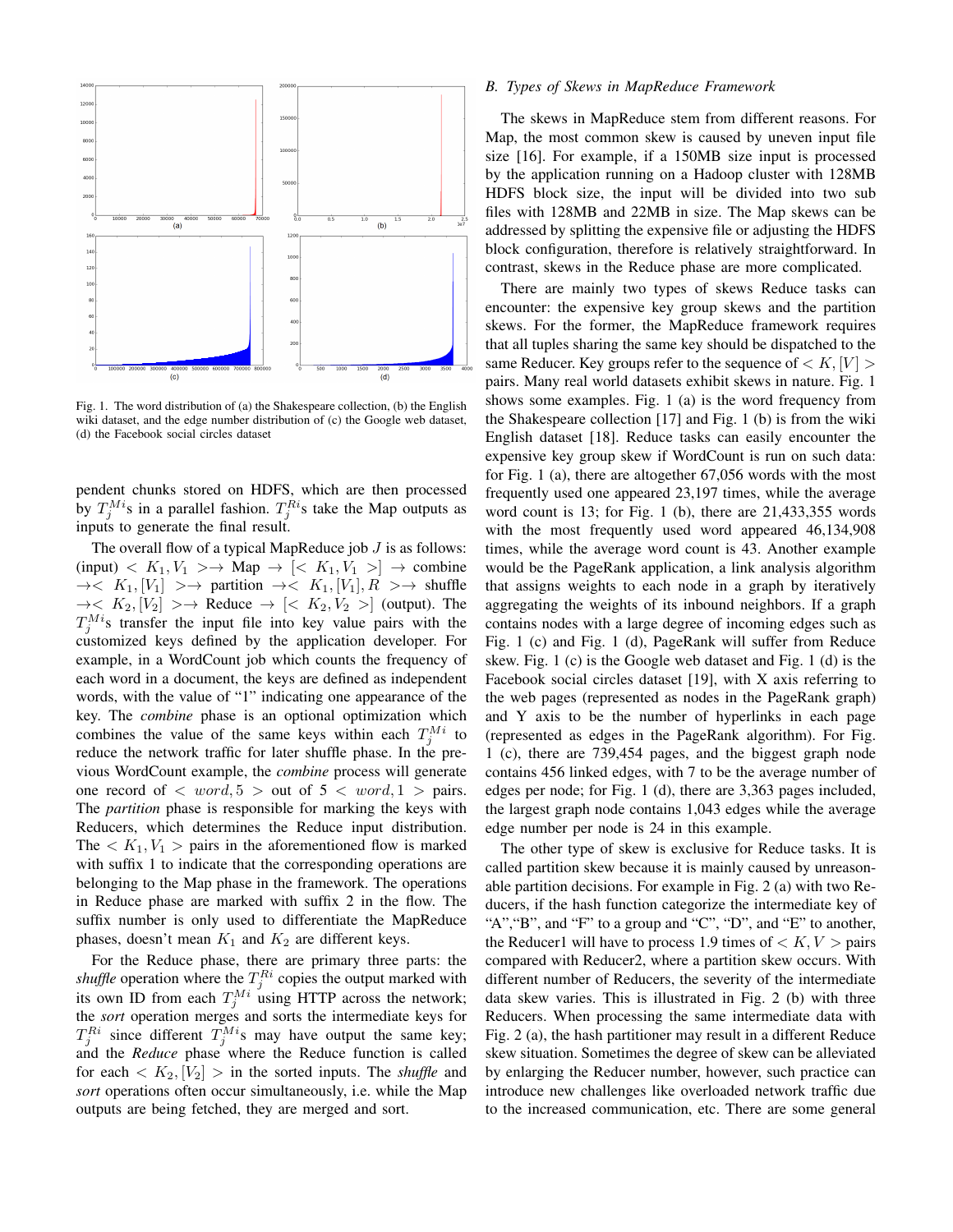

Fig. 2. Reduce skew illustration and possible improvement the ImKP partitioner can achieve

principles of choosing the reasonable Reducer number, which is not the research focus of this paper. We care about the improved partition policy, and any potential achievement will be discussed under the same Reduce number configurations. For an arbitrary application, the distribution of the intermediate data cannot be determined ahead of time. This brings a huge challenge toward partition skew mitigation.

#### *C. When Speculative Execution Breaks Down: Skew-Caused Straggler Mitigation Analysis*

Current speculative execution scheme has an unavoidable limitation when dealing with skew caused stragglers. It is shown in [20] that, even with the speculator in function, the OpenCloud cluster still encounter a 5% straggler rate at the task level, and this affects almost half of the parallel jobs to experience extended response time. This statistics is similar to what has been found in other production clusters that do not have speculation deployed [21], revealing a fact that current speculative scheme still has a huge gap in solving the straggler problem. This finding is consistent with other literature such as [5], which claims that in Yahoo!'s system, as many as 90% speculations are actually ended up being killed, with no benefits achieved in execution performance improvement.

One of the reasons behind such speculation breakdown is the skew caused stragglers. One biggest hypothesis assumed by the speculative execution is that, the redundant copy will behave as a quick task like other normal ones that do not fall behind. Therefore even it is launched after the straggler, it still has a chance to catch up. However, when mitigating skew caused stragglers, because the speculative copy needs to process identical input with the original task, itself will again become a straggler caused by the uneven input distribution. Fig. 3 illustrates this scenario with a WordCount example. The job J processes 50 documents with 50  $T_j^{Mi}$ s, the default documents are 10M in size, with 0, 1, 3, 5, and 7 expensive files that are 50M in size to simulate the uneven input distribution for experiments. 0 indicates no skew inputs; 1 to

7 represents lightly skewed data towards more severe skewed inputs. Results show that, the speculation failure rate increases with the number of skewed inputs. In order to prevent such speculation breakdown, it is necessary to develop a skew mitigation scheme for MapReduce framework.

#### IV. THE IMKP APPROACH FOR REDUCE SKEW MITIGATION

In this section, we first discuss the design requirements for general skew mitigation systems, followed by the introduction of the proposed ImKP approach. The key preprocessing component is introduced in detail, together with a brief analysis toward how the ImKP system fulfills the above design requirements.

#### *A. Skew Mitigation System Design Requirements*

There are some general goals that a good skew mitigation system should accomplish such as minimal developer burden, mitigation transparency and flexibility, as well as minimal overhead. For minimal developer burden, the MapReduce application developer should be able to migrate their code into



Fig. 3. Speculation failure rate with different input skews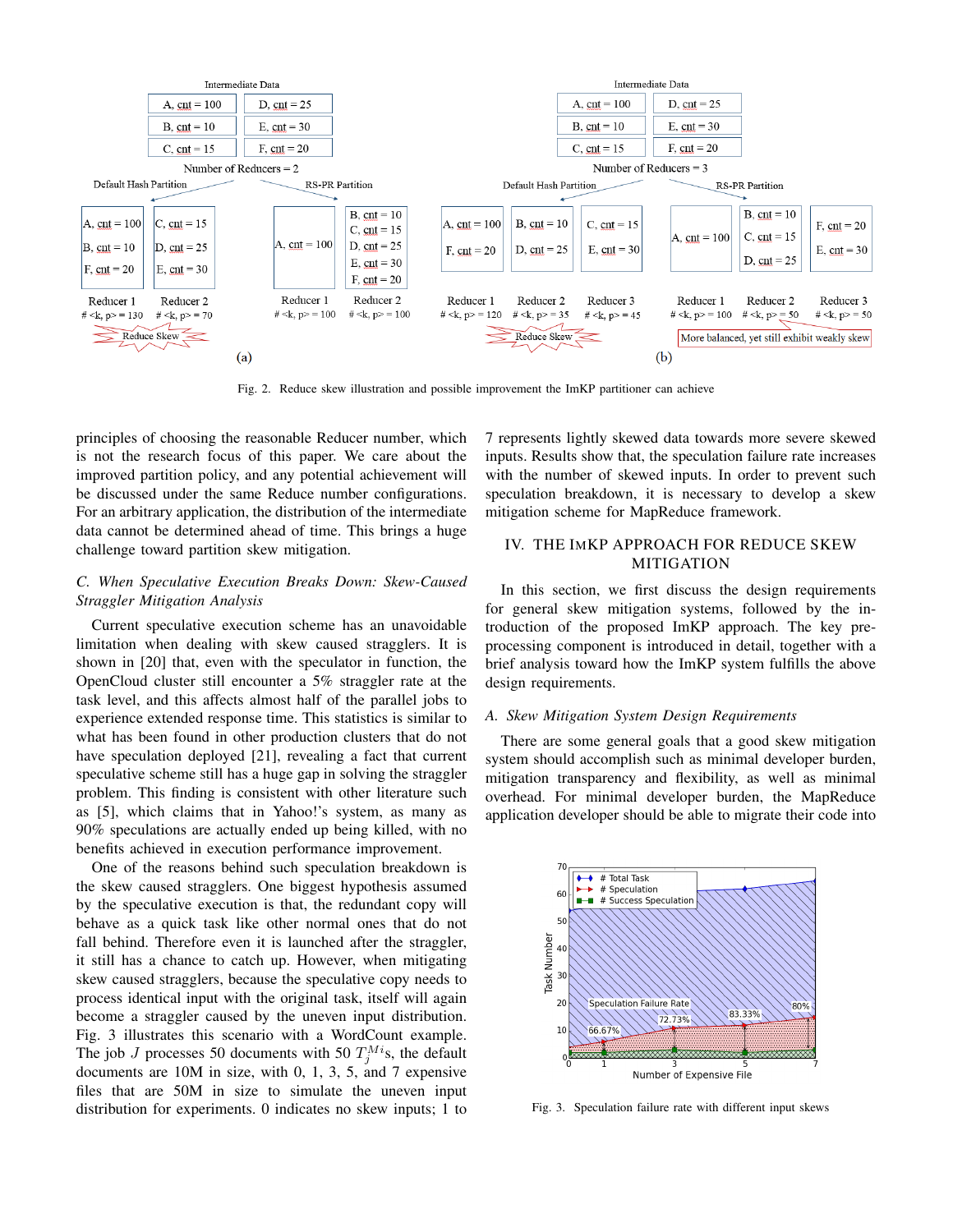the proposed skew mitigation platform with no requirement of learning new techniques. That is to say, the new system should try to adopt uniform APIs with existing MapReduce platform such as Hadoop YARN to minimize development complexity.

For skew mitigation transparency and flexibility, the former requires the proposed technique to be transparent to the end user. For normal users, when they launch MapReduce applications on the new platform, there should be no need for them to manually conduct additional configurations regarding skew mitigation if they prefer not doing so, and they do not need to get into the algorithm details such as parameter settings for the partition policy, etc. The latter, on the other hand, is for expert users who emphasize certain performance or some level of control. The new framework should provide the possibility for them to insert alternative information to generating flexible partition results.

The requirement of minimal overhead asks for the additional overhead spent on mitigating the skew phenomenon, including extra computation and resources, to be trivial enough that generates no negative impact toward final application level performance indicators such as job execution time.

#### *B. System Model Overview*

In order to minimize the skew occurrence for Reducers while fulfilling the aforementioned requirements, we propose ImKP, the Intermediate Key Pre-processing framework that enables the even distribution for Reduce inputs. The overall architecture of the ImKP system is presented in Fig. 4. The shaded parts are added components that belong to ImKP and the rest are compatible with current Hadoop YARN implementation. Texts with green shade represent the workflow that both original YARN application and the ImKP job need to go through. The blue texts are exclusive to original YARN, while the red texts solely belong to the ImKP logic. The procedures with the same sequential number indicate the fact that they are executing in parallel.

Under the ImKP framework, the input file is first sent to the pre-processing component. This additional layer is responsible for generating the key-Reducer mapping result  $\langle K, R \rangle$  file that enables the even partitioner. Details of the pre-processor will be given in the next section. For applications whose input is stored on local file system, ImKP utilizes the multithreading implementation to parallelize the pre-processing with file uploading to mitigate timing overhead. This is reflected in Fig. 4 with two 1.1 steps in red and green texts respectively. For applications whose input is stored on HDFS, we manage to control the pre-processing overhead to a limited level through a group based ranking technique. This guarantees trivial impact toward job execution. The optimization detail is discussed along with the pre-processor in the next section as well.

After pre-processing and file uploading, Map tasks will be generated to handle the input data chunks, which is consistent with the original MapReduce framework. Once the Map function finishes, unlike the default partitioner which does the hash calculation in order to label the intermediate key generated by Map with Reducer ID, the even partitioner in ImKP directly



Fig. 4. The system model for the ImKP framework

look up the  $\langle K, R \rangle$  mapping table. The table is stored on every machine node within the YARN cluster to ensure the local access for the even partitioner, regardless of the Mapper positions. And because of the group based ranking optimization, the  $\langle K, R \rangle$  mapping table is extremely small in size, containing only  $\#Reducer \times scale$  rows. The notion of scale is a user defined parameter implying the degree of evenness in ImKP pre-processor, with default value of 50. For example, for applications with 10 Reducers, there will only be 500 bi-tuple in the mapping table. This small size guarantees the promptness of the local read operation. We have tested the timing overhead of reading the mapping file from memory and doing the hash calculation, the average time for the former operation is 10,000ns while the latter is 9,000ns, which is only 1,000ns in difference. In other words, the default hash partitioner and the ImKP even partitioner take approximately same time when conducting the partition operation.

#### *C. The Pre-processor in ImKP*

The pre-processor is an additional layer before the normal Map phase. Its main purpose is to get the accurate distribution of the intermediate keys and generate a balanced dispatch solution depending on the number of Reducers. The preprocessing procedure forms the most important component of the ImKP system, and it mainly consists of following steps:

- *Define customized keys:* In order to calculate the intermediate key statistics from the input, the definition of the keys must be given. For example, keys are defined as separate terms in a document in WordCount, or as each graph node in PageRank. Because the keys required by this initializer is identical to the keys in the Map phase which is already given by the original MapReduce framework, this step does not need additional developer intervene. The ImKP system can automatically copy the key define function from the user program.
- *Rank the intermediate keys:* In this step, the frequencies of the intermediate key occurrence will be counted and ranked. The biggest challenge encountered here comes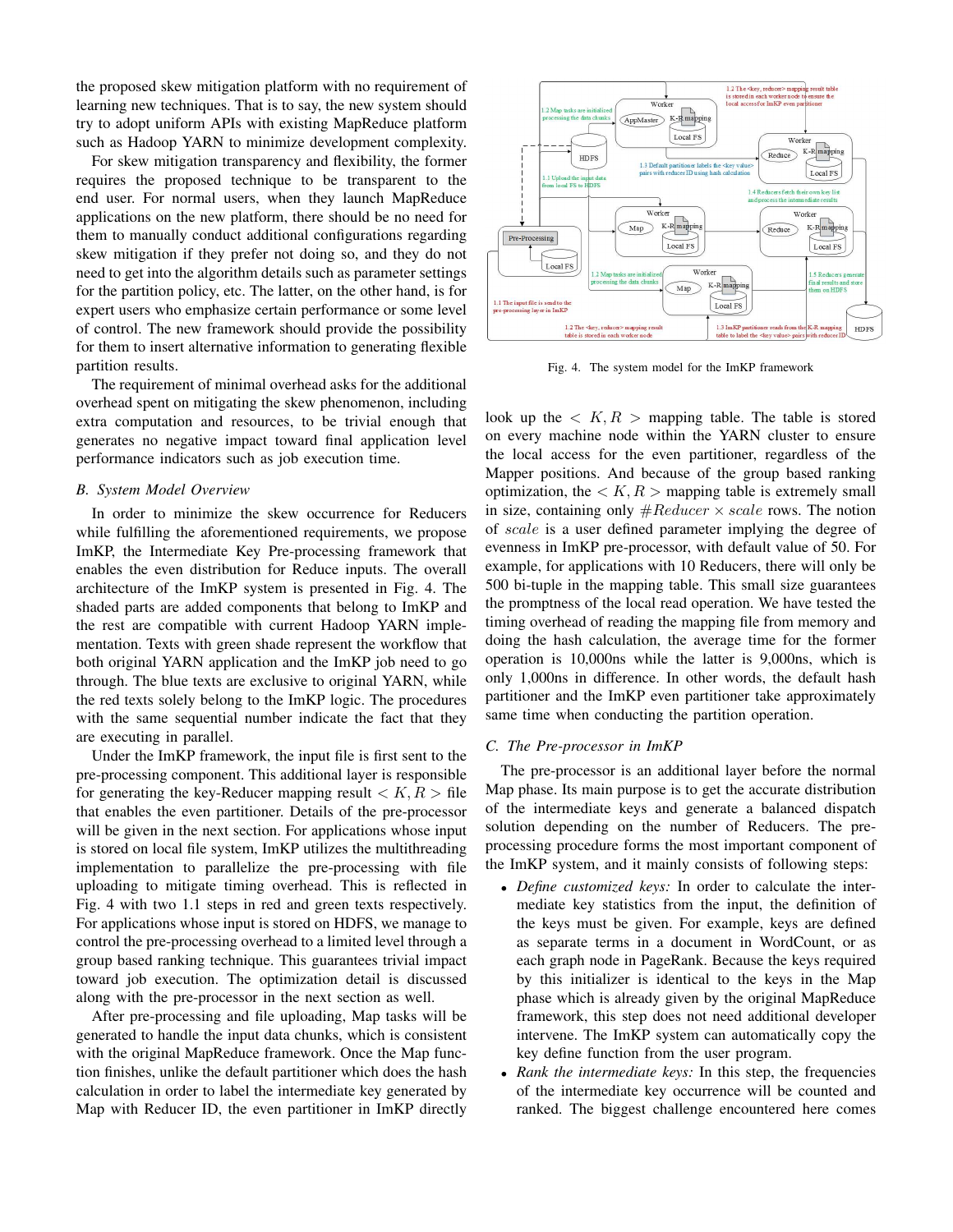from the fact that the MapReduce framework is designed for big data applications that process large scale intermediate keys. If the frequency for each key is recorded separately for ranking, it will come at huge computational  $(\mathcal{O}(n \log n))$  complexity) and storage costs. In order to solve this problem we propose a group based ranking scheme. The assumption supports this optimization is that, we believe the number of keys is way beyond the number of Reducers, therefore one Reducer would have to process multiple keys. Instead of directly rank all the intermediate data, we first map the keys into groups using hash to decrease the number of items that need to be ranked. A parameter of scale is adopted in this procedure to imply the total number of grouped keys one Reducer will later receive. Altogether  $\#Reducer \times scale$ number of key groups will be created. The key occurrence frequency will be counted per group for ranking.

• *Even distribute the key groups based on frequency ranking:* This step generates the  $\langle K, R \rangle$  mapping result for the ImKP even partitioner to assign intermediate keys to Reducers. We adopted the best fit policy in our implementation for this bin-packing problem: the key group with the maximum occurrence frequency in the remaining queue will be mapped to the Reducer with the minimum sum of frequencies. The intermediate keys in the same group will be mapped to the same Reducer. For advanced users, we provided an API so that this default best-fit method can be replaced with more dedicated algorithms. For example, if additional information on the performance diversity among machine nodes is introduced, we can always adjust this even distribute scheme. The result mapping file will be stored on every worker node within the cluster so that the local access for the ImKP even partitioner can be guaranteed.



Fig. 5. Number of inputs per Reducer for (a) Inverted Index on Shakespeare data; for (b) PageRank on Freebase data; and for (c) WordCount on Zipf data

#### V. EVALUATION

The ImKP evaluation focuses on answering following three questions: (1) can it mitigate the Reduce skews by generating a more balanced input size distribution for Reducers; (2) whether the skew mitigation overhead is small enough to be ignored; and (3) whether the overall job response time can be improved. For each question, we either test different workload types or different MapReduce configurations to verify whether the performance improvement remains consistent through different operational situations.

#### *A. Experiment Set Up*

In order to evaluate the effectiveness of the ImKP framework, we run various experiments in a 15 virtual machine (VM) cluster build on top of the ExoGENI infrastructure [22]. Each VM contains 1 CPU core, 3G RAM, and 25G disk, running the CentOS6.7 OS. In all experiments, we configured the HDFS to maintain two replicas for each data chunk, and the container for both Map and Reduce tasks are 1G in size.

Popular applications including WordCount, PageRank, and Inverted Index provided in the Bespin toolkit [23] are tested, on both synthetic and real world datasets. We generate 1.6GB synthetic data files following the Zipf distribution with varying  $\sigma$  parameters from 0.4 to 1.4 to control the degree of the skew. The larger  $\sigma$  value represents a heavier skew. Zipf distribution is very common in the data coming from the real world, e.g., the word occurrences in natural language, features of the Internet, etc [6]. For real world data, we run our experiments mainly on the Shakespeare collection [17], the English Wiki dataset [18], and the Freebase data set [24].

#### *B. Skew Mitigation Effectiveness*

Fig. 5 illustrates the number of  $\langle K, V \rangle$  pairs processed by each Reducer using the default hash partition and the ImKP even partition algorithm running Inverted Index (a),



Fig. 6. The pre-processing overhead.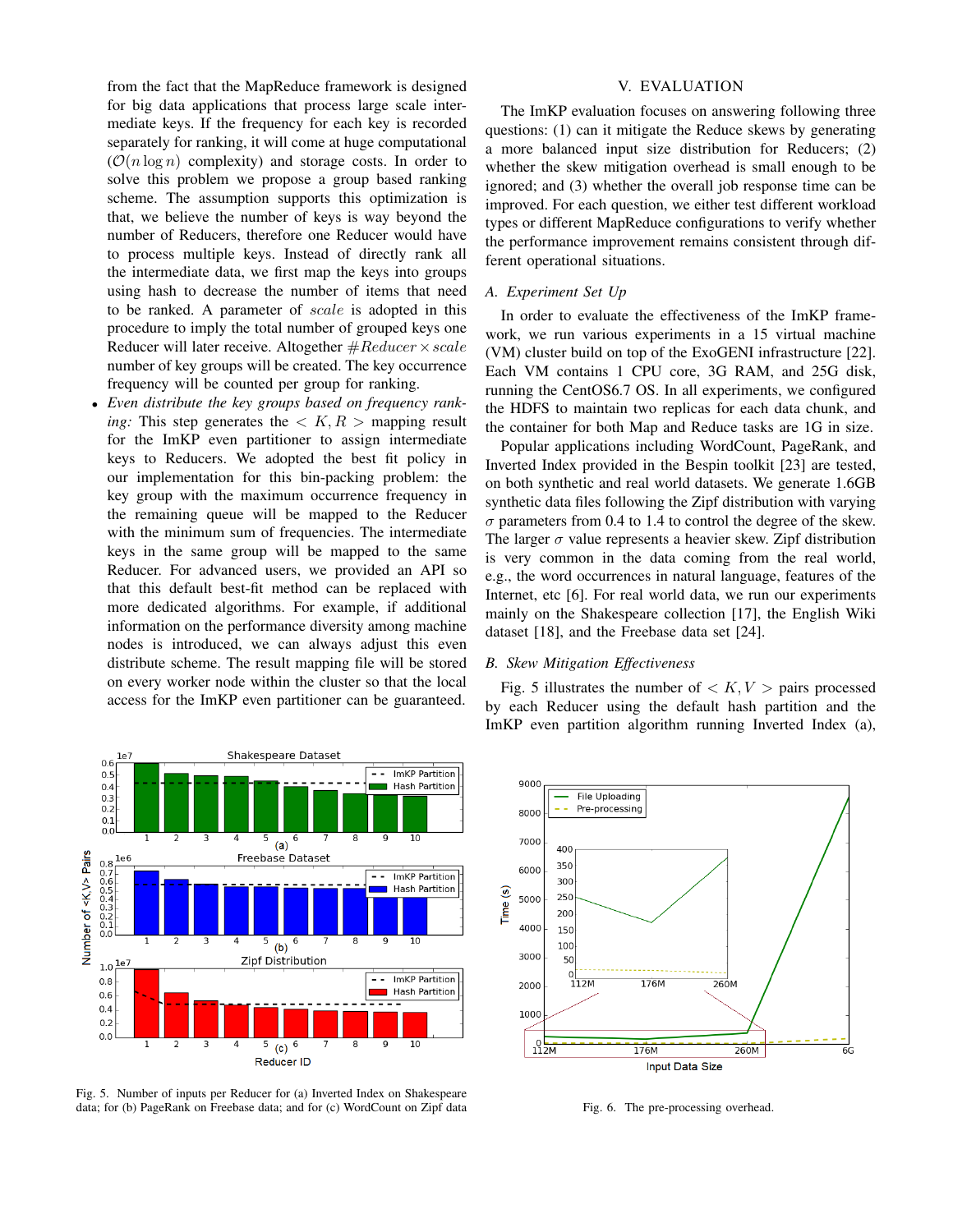TABLE I REDUCE INPUT SKEW MITIGATION RESULTS FOR DIFFERENT SKEW DEGREES

| Reduce Input Size |                          | $\sigma = 0.4$ | $\sigma = 0.5$ | $\sigma$ =0.6           | $\sigma = 0.7$ | $\sigma = 0.8$ | $\sigma = 0.9$ | $\sigma = 1.0$ | $\sigma=1.$ | $\sigma = 1.2$ | $\sigma$ =1.3 | $\sigma$ =1.4 |
|-------------------|--------------------------|----------------|----------------|-------------------------|----------------|----------------|----------------|----------------|-------------|----------------|---------------|---------------|
| b reducer         | Improvement              | 99.76%         | 94.94%         | 1.52%<br>Q <sub>7</sub> | 98.92%         | 99.98%         | 99.75%         | 99.87%         | 99.94%      | 80.09%         | 56.28%        | 40.68%        |
|                   | $C_v$ Times              | 416.27         | 19.75          | 40.33                   | 92.25          | 4187.47        | 406.16         | 775.18         | 1665.17     | 5.02           | 2.29          | 1.69          |
| 10 reducer        | Improvement<br>$\cup$ 1) | 90.40%         | 93.68%         | Q7<br>$1.35\%$          | 98.68%         | 99.25%         | 99.72%         | 69.28%         | 46.62%      | 32.06%         | 21.94%        | 15.14%        |
|                   | Times<br>C.,             | 10.42          | 5.83           | 37.71                   | 75.54          | 33.67          | 354.84         | 3.25           | 1.87        | . 47           | .28           | 1.18          |

PageRank (b) and WordCount (c). From Fig. 5 (a) and (b), it is observable that ImKP achieved extremely good skew mitigation results: the number of ImKP Reducer inputs are close to the ideal even distribution. We use the coefficient of variation defined in Equation 1 to measure the skewness of the Reduce inputs. Table I details the  $C_v$  improvement  $((C_v(Hash) - C_v(ImKP))/C_v(ImKP))$  and the  $C_v$  times  $(C_v(Hash)/C_v(ImKP))$  with varies degree of skews to show the effectiveness of the ImKP in mitigating Reduce skews.

$$
C_v = \frac{StdDev(ReducerInputStream)}{Avg(ReducerInputStream)}\tag{1}
$$

Meanwhile, we see from Fig. 5 (c) that the ImKP algorithm has a limitation. The Zipf  $\sigma$  in Fig. 5 (c) is 1.4, which indicates a severe skew and the existence of an expensive key. ImKP is mainly designed for solving the partition skews, for situations of expensive key skews (the number of intermediate data belongs to a certain key surpasses the sum of the others), ImKP can only achieve a more balanced result, yet may still exhibit slightly skew. Fig. 2 (b) illustrates this limitation with a straight forward example. And this explains the  $C_v$ improvement changing trend in Table I as well.

#### *C. Skew Mitigation Overhead*

The mitigation overhead is one of the biggest concern for the ImKP system design because it inserts an extra preprocessing layer before the normal Map phase. Different with the literature that estimates the complete intermediate key distribution, ImKP pre-processing adopts a group based ranking scheme that dramatically decreased the ranking element numbers based on the fact that one Reducer has to process multiple intermediate keys. Fig. 6 illustrates the exact preprocessing time compared to the file uploading time for the WordCount application run on various input sizes.

From the figure it is observable that, the pre-processing overhead is stable at a low level that remains smaller than the file uploading time. This overhead is small enough even for large inputs such as the 6G input from the English Wiki dataset. And because of the multithreading parallelization implementation, for applications that store their inputs on local file systems, there will be no pre-processing overhead at all. In addition, the pre-processing results are stored on every datanode ready for possible reuse. This will benefit applications that have to go through MapReduce iterations such as PageRank (the PageRank score updates at each iteration before it convergences). Through this way, the influence of the initial timing overhead is further reduced.

#### *D. Job Execution Improvement*

According to the aforementioned analysis, the two modifications made by ImKP based on the original Hadoop YARN, the pre-processor and the different partitioner both generate no obvious timing difference for overall job completion. Therefore, the execution time difference listed in Table II is mainly due to the different number of  $\langle K, V \rangle$  pairs processed by each Reducer. Fig. 7 summaries the job execution time improvement for different levels of skew inputs. The results are average values for three running tests, with coefficient of variation  $C_v$  to represent the response time variance for each test case. From the result we see that ImKP is capable of improving average response time by up to 29.37%. For the number of Reducers, as discussed in previous sections, different configurations result in different levels of skew severance. The improvements we discuss in this evaluation are conducted under the same Reduce number configurations.



Fig. 7. The (a) execution time; the (b) execution coefficient of variation; and the (c) input size improvement for ImKP and hash partition on Zipf data